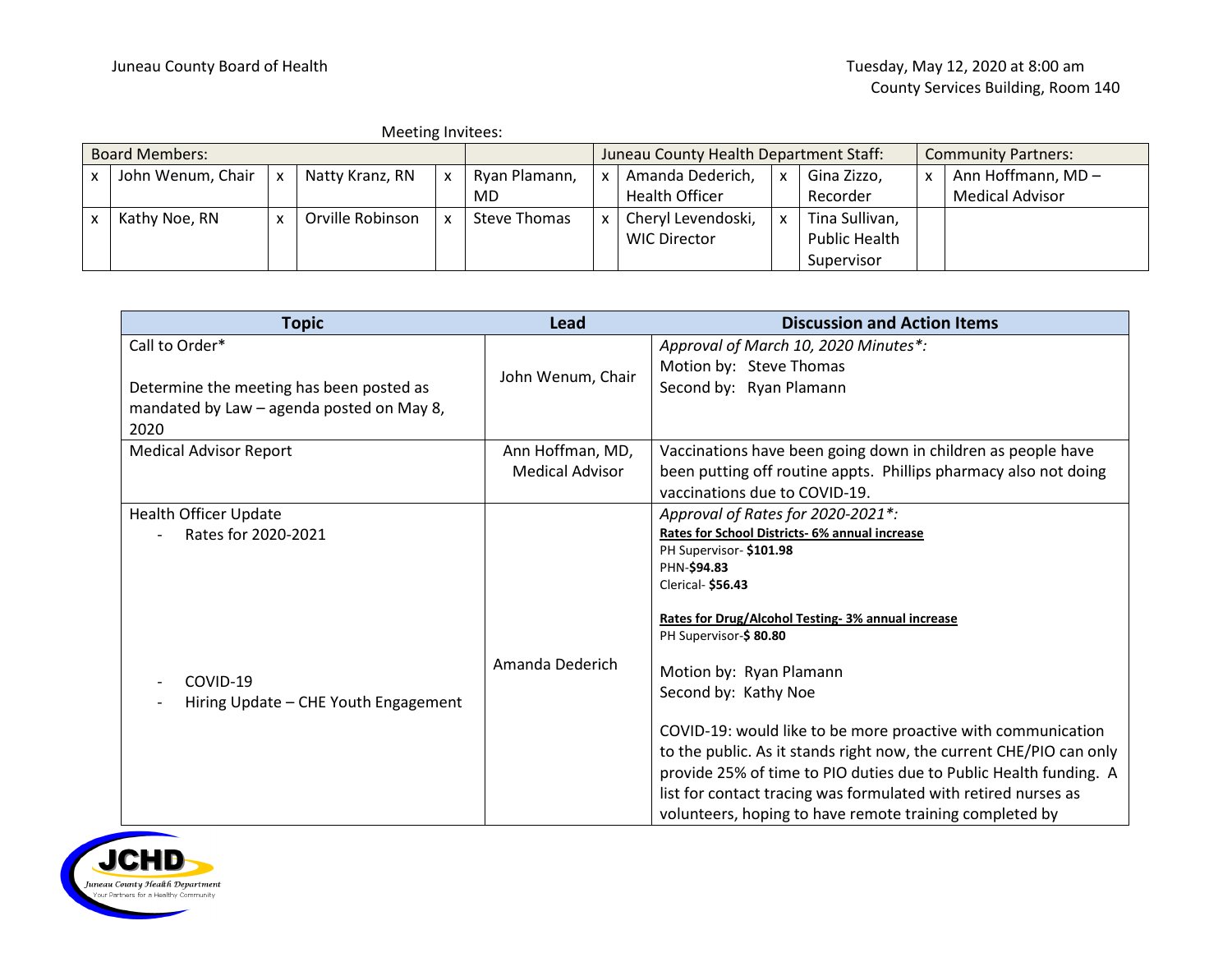|                                                                      |                        | Memorial Day. JCHD is currently not doing any testing but is<br>working closely with MBMC and their testing. Wood Co had<br>COVID-19 testing last weekend and only 3 individuals from Juneau<br>Co participated, this reinforces the fact we currently do not need<br>testing in Juneau Co at this point. The Public Health budget has<br>been declining over the years and we will feel the financial<br>squeeze if the pandemic continues. As of right now, there are<br>very few money sources we can use for COVID-19 response.<br>CHE position: Tobacco grant was funded and received some<br>additional funding. We will be interviewing 8 candidates this<br>week. Kelsey and Tara will be doing the on-boarding. |
|----------------------------------------------------------------------|------------------------|--------------------------------------------------------------------------------------------------------------------------------------------------------------------------------------------------------------------------------------------------------------------------------------------------------------------------------------------------------------------------------------------------------------------------------------------------------------------------------------------------------------------------------------------------------------------------------------------------------------------------------------------------------------------------------------------------------------------------|
| Public Health Program Update                                         |                        | There are 21 cases of COVID-19 in Juneau Co. We are working on                                                                                                                                                                                                                                                                                                                                                                                                                                                                                                                                                                                                                                                           |
| Communicable Disease update                                          | Tina Sullivan, Public  | rewording and better defining terms used to label patients. The                                                                                                                                                                                                                                                                                                                                                                                                                                                                                                                                                                                                                                                          |
|                                                                      | <b>Health Nurse</b>    | range of symptoms is quite drastic and it's safe to assume it is                                                                                                                                                                                                                                                                                                                                                                                                                                                                                                                                                                                                                                                         |
|                                                                      |                        | community spread.                                                                                                                                                                                                                                                                                                                                                                                                                                                                                                                                                                                                                                                                                                        |
| <b>WIC Program Updates</b><br>Update on WIC services during COVID-19 |                        | WIC has two people working from home during the week and one<br>in office. In March congress passed the Families First Act stating                                                                                                                                                                                                                                                                                                                                                                                                                                                                                                                                                                                       |
| Staffing change request                                              |                        | participants are not required to come into the office for blood                                                                                                                                                                                                                                                                                                                                                                                                                                                                                                                                                                                                                                                          |
|                                                                      | Cheryl Levendoski,     | work or heights and weights. WIC continues to be busy and is                                                                                                                                                                                                                                                                                                                                                                                                                                                                                                                                                                                                                                                             |
|                                                                      | <b>WIC Director</b>    | working diligently with social media to advertise we are still open                                                                                                                                                                                                                                                                                                                                                                                                                                                                                                                                                                                                                                                      |
|                                                                      |                        | and can provide benefits in a safe manner. The WIC director                                                                                                                                                                                                                                                                                                                                                                                                                                                                                                                                                                                                                                                              |
|                                                                      |                        | position will become a full time position beginning June 1, 2020.                                                                                                                                                                                                                                                                                                                                                                                                                                                                                                                                                                                                                                                        |
| <b>Public Comments</b>                                               |                        |                                                                                                                                                                                                                                                                                                                                                                                                                                                                                                                                                                                                                                                                                                                          |
| Closed Session Pursuant to 1.85(1)(c) for Staff<br>Evaluations       | <b>Board of Health</b> |                                                                                                                                                                                                                                                                                                                                                                                                                                                                                                                                                                                                                                                                                                                          |
|                                                                      |                        |                                                                                                                                                                                                                                                                                                                                                                                                                                                                                                                                                                                                                                                                                                                          |
| Proposed Agenda Items for June Board of Health                       |                        |                                                                                                                                                                                                                                                                                                                                                                                                                                                                                                                                                                                                                                                                                                                          |
|                                                                      |                        |                                                                                                                                                                                                                                                                                                                                                                                                                                                                                                                                                                                                                                                                                                                          |
| Next Meeting: Tuesday, June 9, 2020                                  |                        |                                                                                                                                                                                                                                                                                                                                                                                                                                                                                                                                                                                                                                                                                                                          |
| Adjournment*                                                         | John Wenum             | Adjourned by Chairman Wenum                                                                                                                                                                                                                                                                                                                                                                                                                                                                                                                                                                                                                                                                                              |